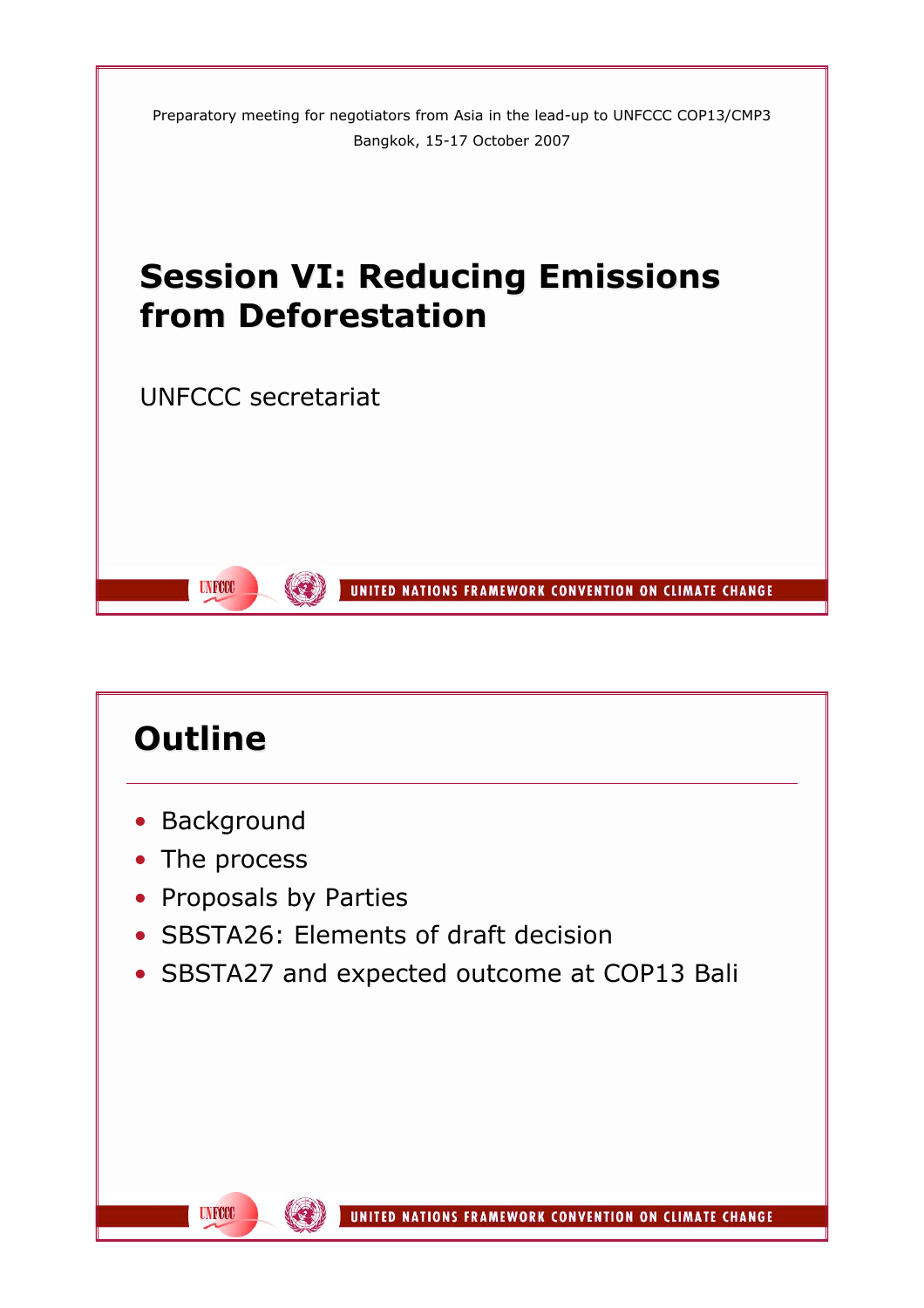# **Background**

**UNFCCC** 

₩.

- Under UNFCCC, Article 4.1(d): All Parties shall ... promote sustainable management, promote and cooperate in conservation and enhancement … of sinks and reservoirs of all GHGs … including biomass, forests …
- Annex I Parties report emissions from deforestation, under the UNFCCC and the Kyoto Protocol, in annual GHG inventories
- Issue of deforestation brought up during deliberations on eligible LULUCF activities under the CDM
- At Marrakesh, it was decided that projects under the CDM would be limited to afforestation and reforestation (16/CMP.1, 5/CMP.1)

UNITED NATIONS FRAMEWORK CONVENTION ON CLIMATE CHANGE

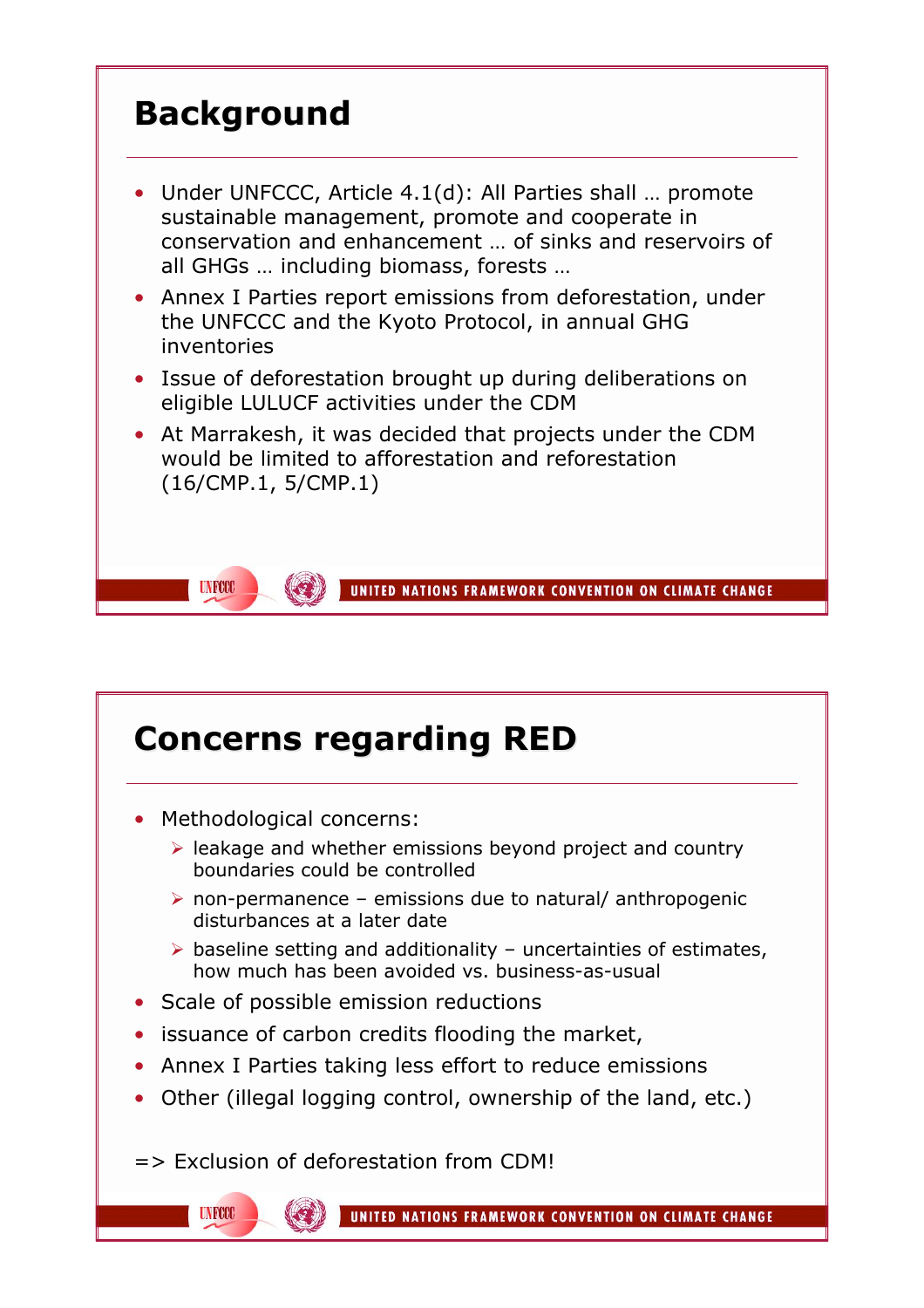

#### **Policy approaches and positive incentives**

- RED should contribute to meeting UNFCCC ultimate objective, alleviation of poverty.
- Should not weaken efforts to reduce emissions from other sources/sectors
- Important to consider drivers of deforestation (e.g. socio-economic factors), most causes lay outside forest sector
- Some national, bilateral and multilateral efforts to reduce deforestation, but financial and institutional constraints exist
- Promotion of SFM important to ensure efforts to reduce deforestation successful on the long term

**UNFCCC** 

 $\mathbb{R}^2$  .

UNITED NATIONS FRAMEWORK CONVENTION ON CLIMATE CHANGE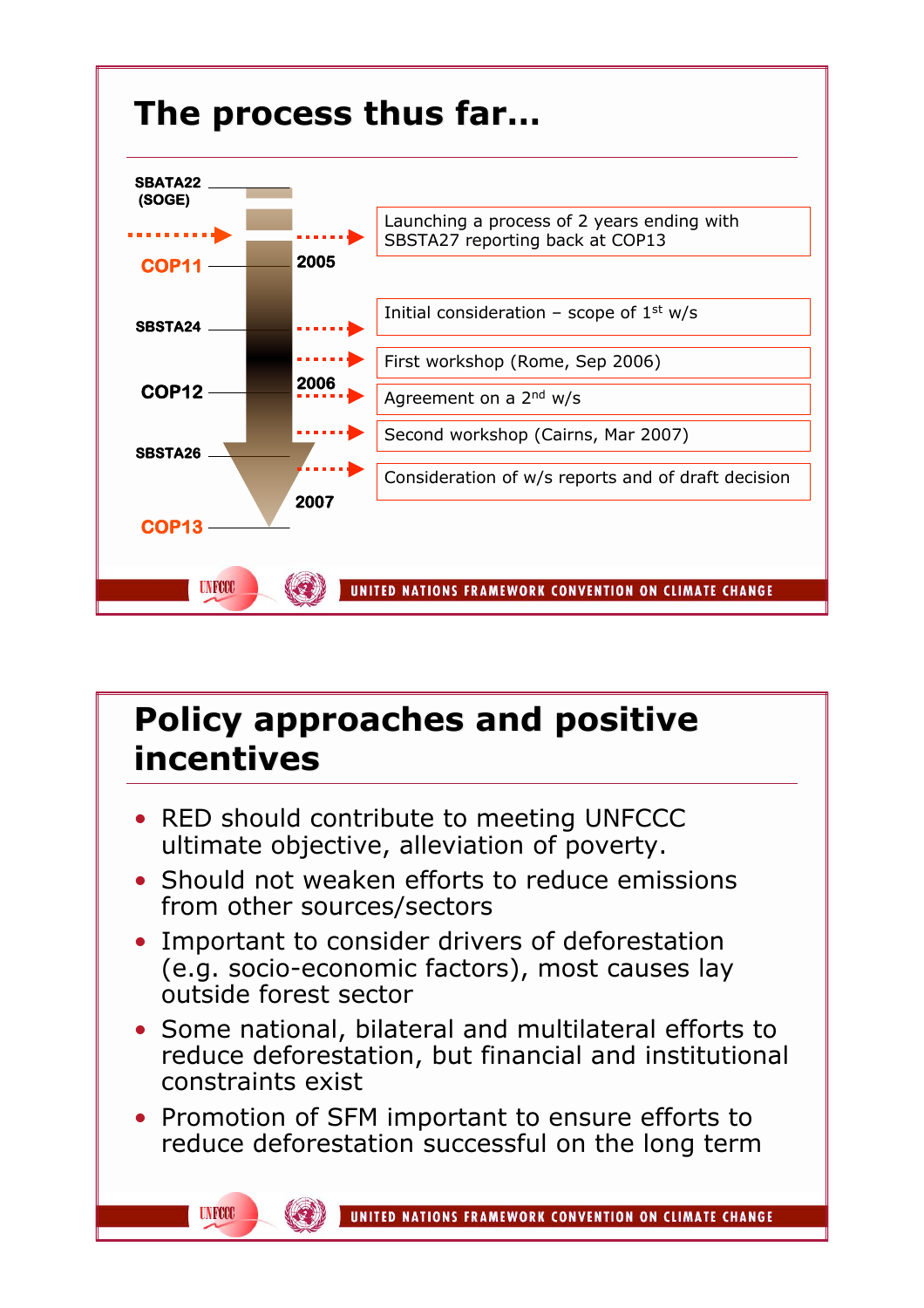### **Financial mechanisms and other alternatives**

• Possible sources of funding: ODA, establishment of funds, multilateral sources, public-private partnerships, PES, market mechanisms • Consideration of approaches to reward actions to RED needs to be broad and include several alternatives • Need for additional and innovative financial mechanisms, as well as reinforce existing support • Up-front financing needed for institutional and technical capacity building • Implementation of actions on the ground require long-term, sustainable funding • Important that rewards/ compensation reach "actors" on the ground. Institutions play major role

UNITED NATIONS FRAMEWORK CONVENTION ON CLIMATE CHANGE

**UNFCCC** 

₩.

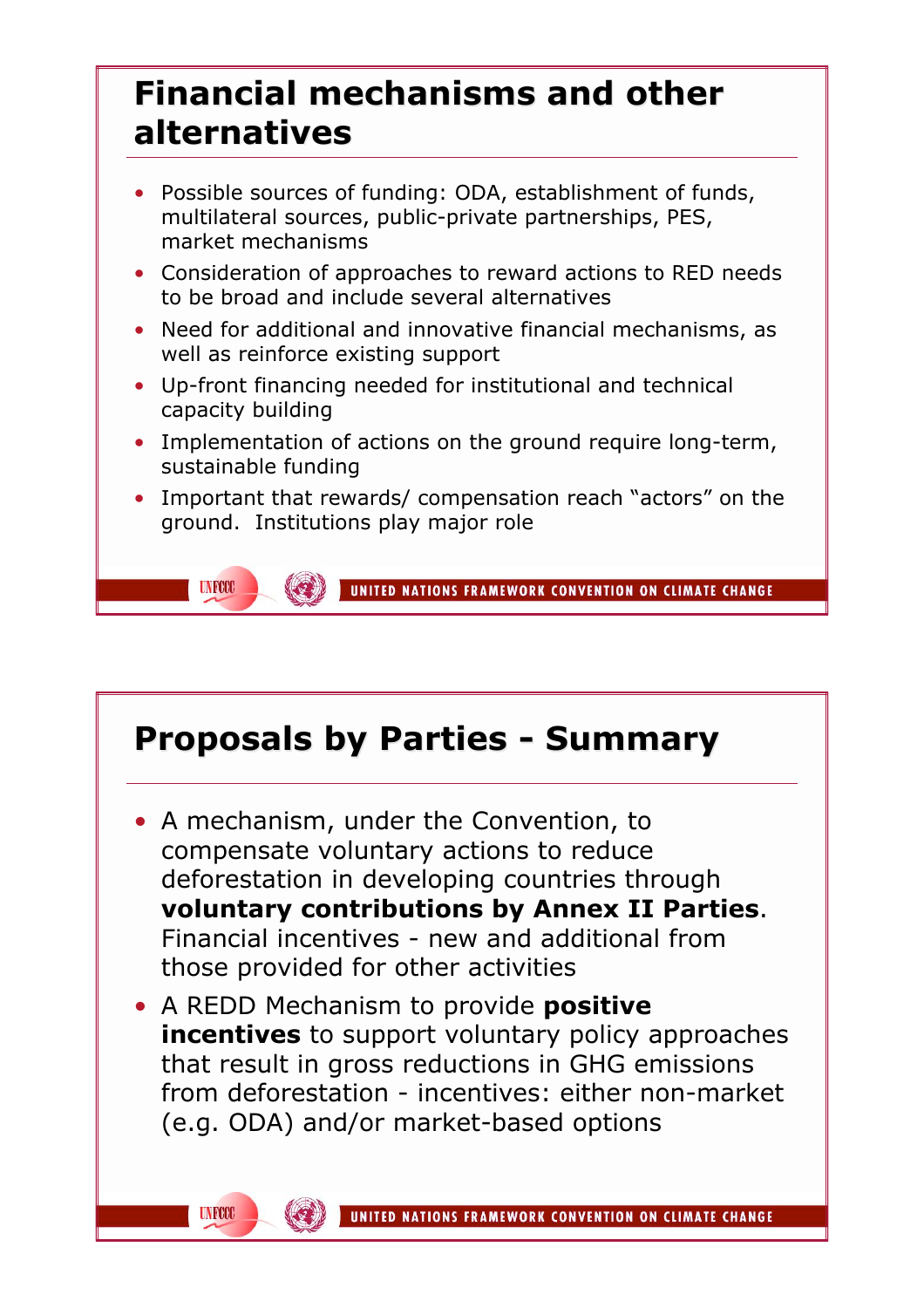

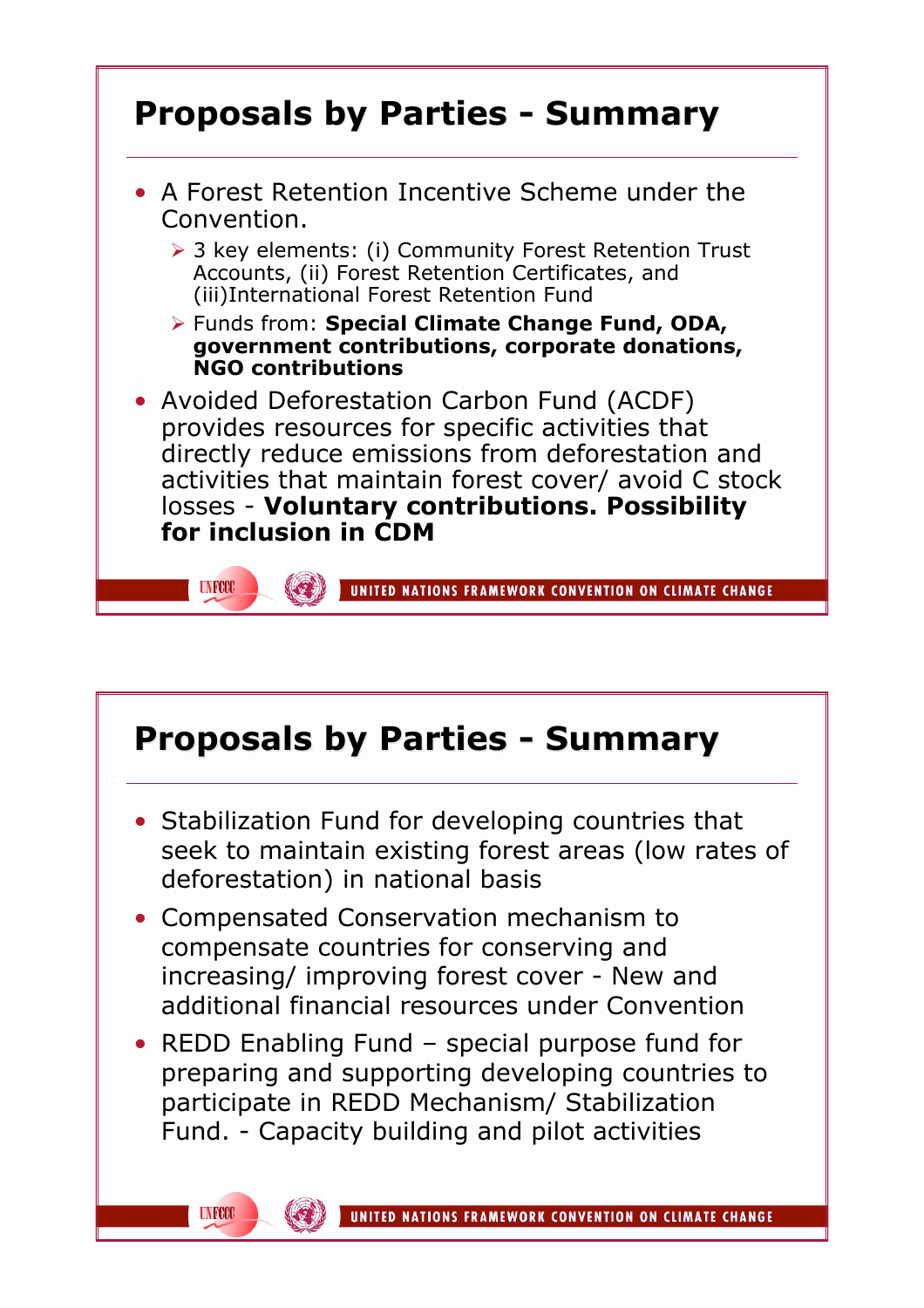# **Views on financing options**

- Funding should be provided for demonstrable emission reductions from reduced deforestation • Funding needs for capacity building and technology transfer,
- pilot activities
- In general, non-market financial resources accepted, but funding will generally be limited
- Market-based approaches facilitate private sector participation, more likely to be long-term and sustainable.
- Non-market based approaches do not devalue price of existing C credits
- New supply of credits must be met by new demand (created by deeper reduction commitment by Annex I Parties)
- Any funding mechanism should ensure permanence



UNITED NATIONS FRAMEWORK CONVENTION ON CLIMATE CHANGE

# **Outcome of SBSTA 26**

- Parties considered the outcome of the two workshops (Rome and Cairns)
- Elaborated a draft decision text
- Key elements:

**UNFCCC** 

- $\triangleright$  strengthened support for capacity building and pilot activities
- $\triangleright$  mobilization of resources for implementation of these activities
- $\triangleright$  calling upon relevant organizations to participate/ support these activities and share outcomes with process
- $\triangleright$  basis for SBSTA to undertake further, more specific, technical and methodological work
- $\triangleright$  a mandate for discussing a range of policy approaches and positive incentives in the context of any discussions on future international cooperation on climate change

UNITED NATIONS FRAMEWORK CONVENTION ON CLIMATE CHANGE